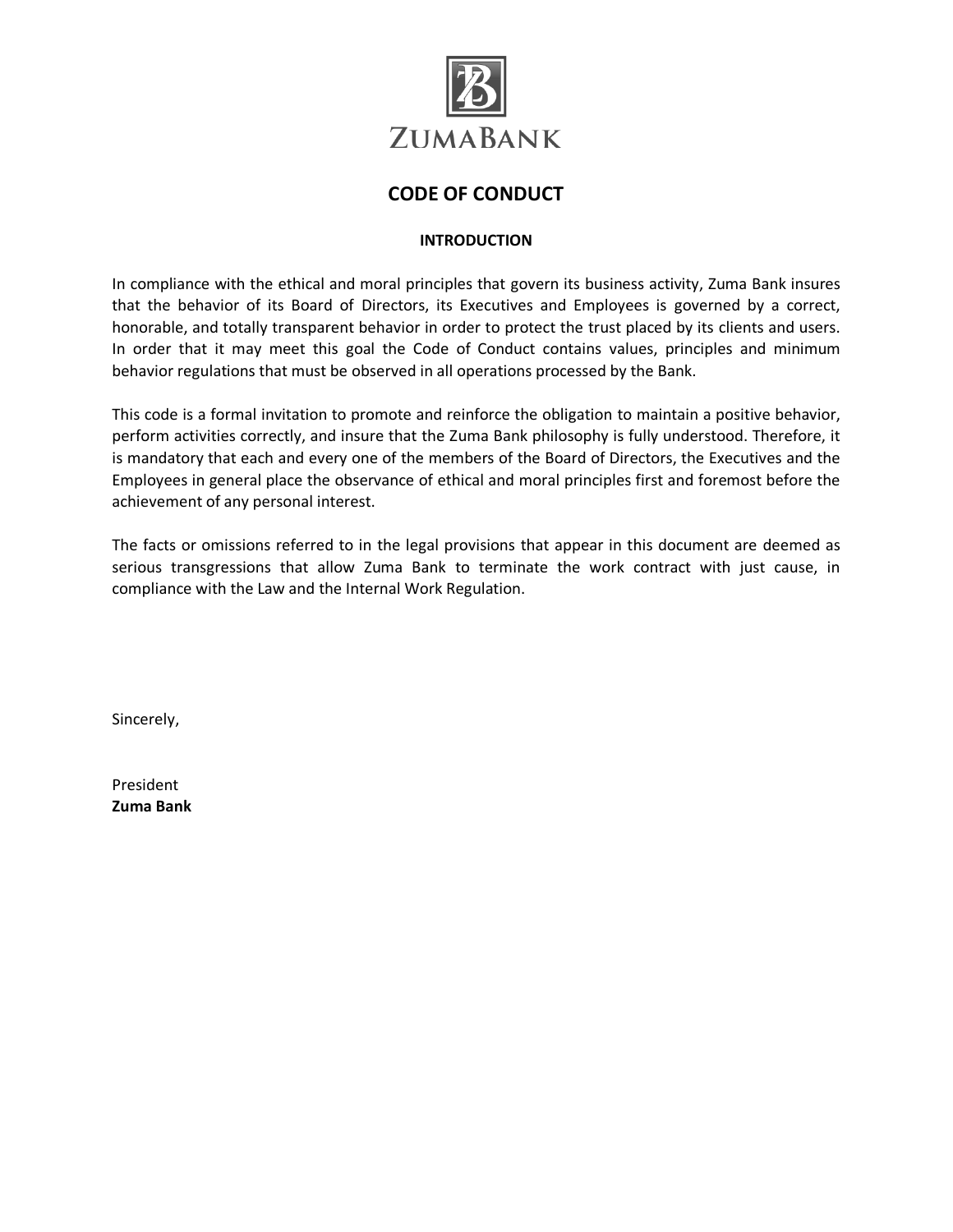

## **CHAPTER I**

## **GENERAL PROVISIONS**

#### **Article 1.- OBJECTIVE**

Insofar as money laundering and the financing of terrorism, the objective of the Code of Conduct, hereinafter the Code of Conduct, is to establish the minimum bases of responsible behavior, as well as the principles, duties and ethical norms that the Board of Directors, the Executives and the Employees of Zuma Bank in general, shall become familiar with and comply for the satisfactory compliance with the prevention policies of money laundering and the financing of terrorism.

#### **Article 2.- SCOPE**

The Code of Conduct is applicable to the Board of Directors, the Executives and the Employees of Zuma Bank. It is also applicable to its suppliers, contractors and part-time employees, in compliance with the definition of the Code of Conduct herein.

#### **Article 3.- COMMUNICATION**

Zuma Bank, as a regulated entity, is obligated to communicate the laws, norms, internal provisions, policy manual and all information that it may consider relevant in the matter of prevention of money laundering and the financing of terrorism, to its Board of Directors, the Executives and the Employees in general, as they pertain to each one. Moreover, it shall deliver to each one a copy of the Code of Conduct, approved by the Board of Directors, in compliance with the norms that govern the matter, in order to facilitate their compliance.

The adequate communication of the Code of Conduct shall be supported by a signed acknowledgment and sworn statement of this document.

#### **Article 4.- TERMINOLOGY**

For purposes of application of the Code of Conduct, the following terms shall be used:

- a) Back Office: area of accounting records of treasury operations.
- b) End beneficiary: natural person in whose benefit a transaction is performed and/or who holds or exercises the effective final control over a client, a company or any other type of legal structure.
- c) Clients: are natural persons or companies with whom the bank establishes and/or maintains a legal or contractual relationship for the provision of any product inherent to its activity or for rendering a service.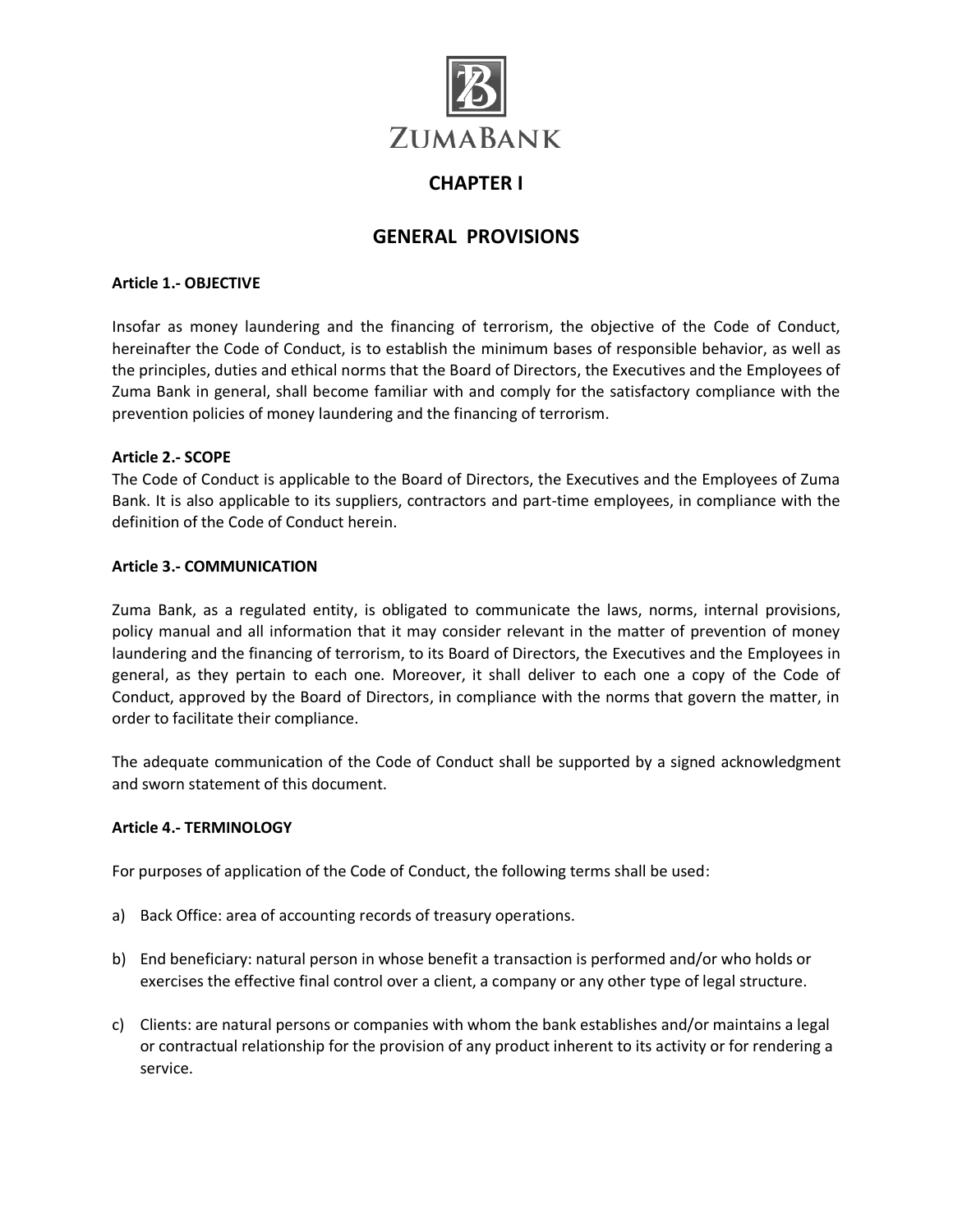

- d) Employee: natural person who maintains a work or contractual relationship with the Bank, including the Bank executives.
- e) Financing of terrorism: any form of economic action, aid or mediation that may provide financial support to the activities of terrorist elements or groups.
- f) Front Office: Treasury Business area.
- g) LA/FT: money laundering and the financing of terrorism.
- h) Money laundering: to hide or conceal the nature, origin, location, property or control of money and/or assets obtained illegally.
- i) Manual: manual for the prevention of money laundering or the financing of terrorism.
- j) Compliance Official: employee in charge of directing all policies on the prevention and control of money laundering and the financing of terrorism adopted by the Bank.
- k) Unusual operations: operations in which the amounts, characteristics and their recurrence have no relation to the economic activity declared by the client at the time of its dealings with the Bank.
- l) Suspicious operations: operations in which the amounts, characteristics or their recurrence have no relation to the economic activity of the client; or transactions performed by users who, by their number, the amounts transacted or the specific characteristics, lead to a reasonable suspicion that the Bank is being used to transfer, manage, take advantage or invest resources of illegitimate origin or destined to the financing of terrorist actions.
- m) Regulated entity: natural person or company obligated to implement a system of policies and procedures to prevent money laundering and the financing of terrorism.
- n) UAF: Financial Analysis Department
- o) User: natural person or company that uses the Bank services without a contractual relationship.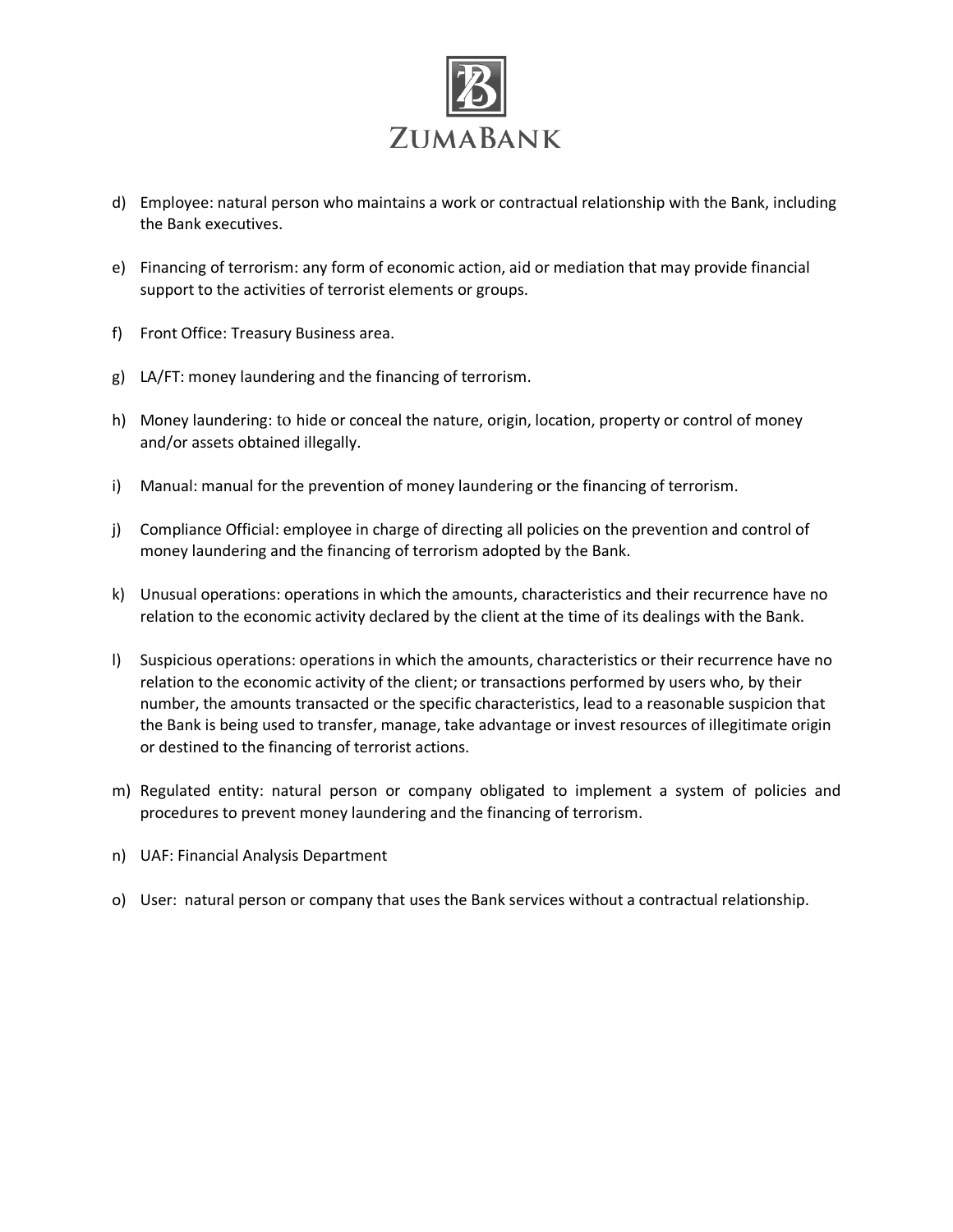

## **CHAPTER II**

# **ON THE PRINCIPLES AND ETHICAL DUTIES**

### **Article 5.- ETHICAL PRINCIPLES**

- 5.1 Zuma Bank, its Board of Directors, Executives and Employees shall act, in the development of its activities and functions, under the following principles:
	- 5.1.1 Respect for and suitability of the norms

Complying with the norms that regulate the exercise of their activities, adapting their behavior in terms of respect toward the people, the Laws and the legislation in in force in the matter of money laundering and the financing of terrorism, as well as the current Code of Conduct and the Policy Manual on the prevention of money laundering and the financing of terrorism.

5.1.2 Integrity

Exercising their functions with responsibility, acting with integrity, honesty and rectitude with the objective, at all times, that the Bank not be used in activities of money laundering and the financing of terrorism.

#### 5.1.3 Confidentiality

Guaranteeing the strict confidentiality of client information, respecting the responsibilities assigned them by the Law, as well as in every matter related to suspicious operations reports (ROS) that they communicate to the Financial Intelligence Department of Dominica.

#### 5.1.4 Fairness

Acting with justice and mutual respect in internal relations and with clients, with public and private entities, as well as with the supervising entity.

5.1.5 Suitability

Guaranteeing the technical and moral suitability in the development of commercial activities, taking advantage of the opportunities for training for the due compliance of the functions, especially in the matter of prevention and control of money laundering and the financing of terrorism.

#### 5.1.6 Objectivity

Evaluating objectively the information in their custody or available to them in order to detect unusual and suspicious operations and, wherever applicable, issue the corresponding reports, proving independence in their relation with persons and entities.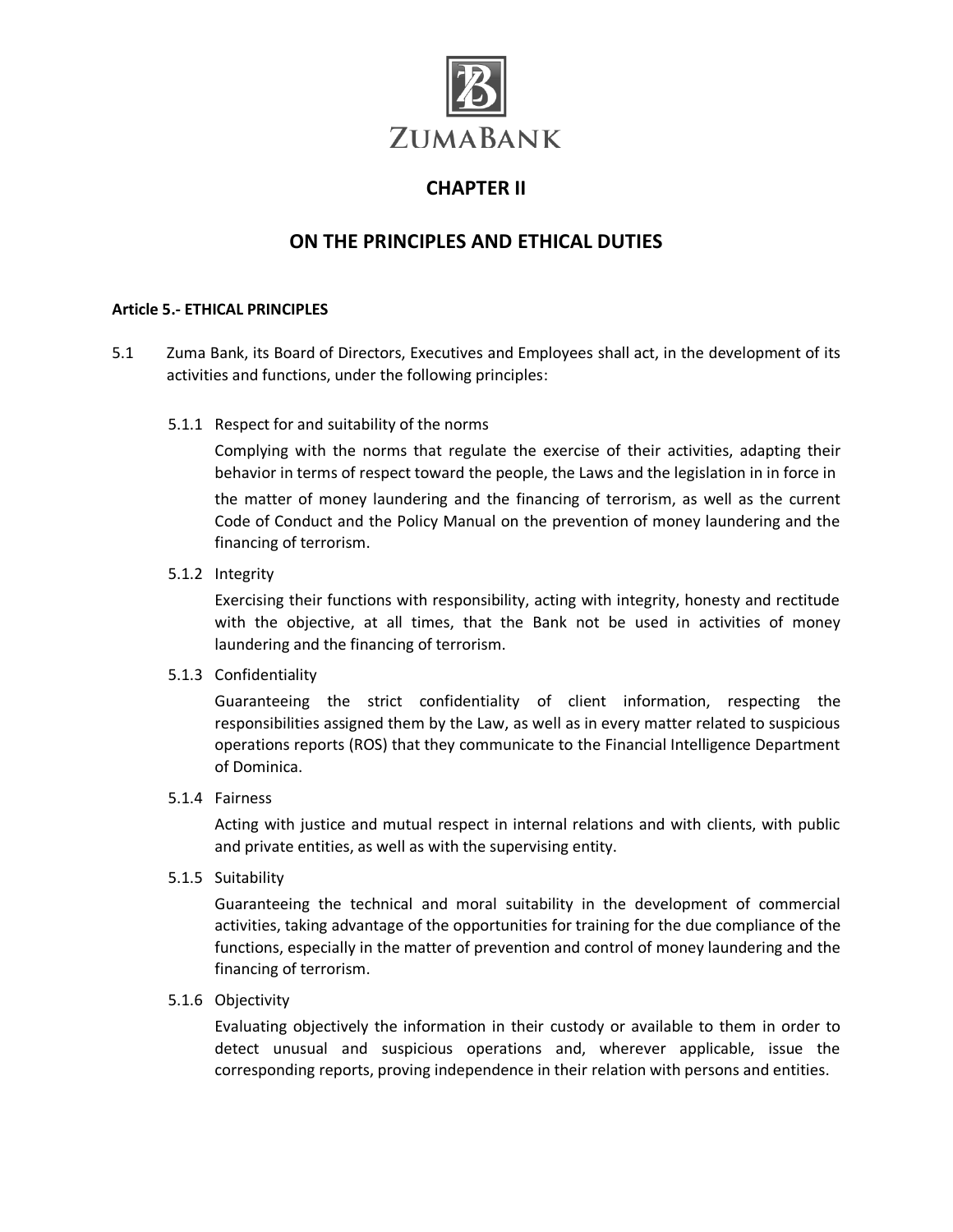

### 5.1.7 Veracity

Expressing themselves with the truth in the exercise of their commercial activities and the compliance of their functions, as well as with their clients, suppliers and third parties.

### **Article 6.- ESSENTIAL DUTIES**

6.1 The Bank, its Executives and Employees shall comply with the duties established in the Law, its regulations and all applicable norms, with a special effort in:

### 6.1.1 Duty to Inform

Pay special attention to the detection of unusual operations and the prevention or detection of suspicious operations and inform the Financial Intelligence Department of Dominica in a suspicious operations report (ROS) when applicable, according to its policies and other applicable provisions on the matter.

6.1.2 Record Duty

Record all operations performed by the clients, without exception, in a precise, complete and chronological manner, according to the policies on the prevention and control of money laundering and the financing of terrorism, keeping them on file for the specified legal term and making them available to the competent authorities.

### 6.1.3 Confidentiality Duty

Under the responsibility of the Bank and its employees, it is banned to inform any person or entity, in any manner or modality, of the fact that information has been requested of the Financial Intelligence Department or that information has been received in compliance with the Law, unless it has been requested by the jurisdictional entity or competent authority, pursuant to the regulations in force.

The Bank shall adopt measures destined to support its employees in the development of their functions and the objective of complying with internal policies and the norms in force.

In compliance with the duties issued by the norms in force, the Bank shall adopt measures related to the following aspects:

- 6.1.4 Due diligence regarding information on the client:
	- a. Identify fully and beyond any doubt, any client that may request a service or the provision of any good or product inherent to the commercial activity of the Bank, whether the person is a natural person or a company, request an appropriate identity document and verify it according to the internal policies of the Bank.
	- b. The Bank shall also use the means it may deem pertinent in the verification of the identity of said natural persons or companies.
	- c. Be aware of any changes in the regular behavior of the clients that may allow to detect significant changes in the normal operations in order to perform the analysis and evaluation pursuant to the regulations in force.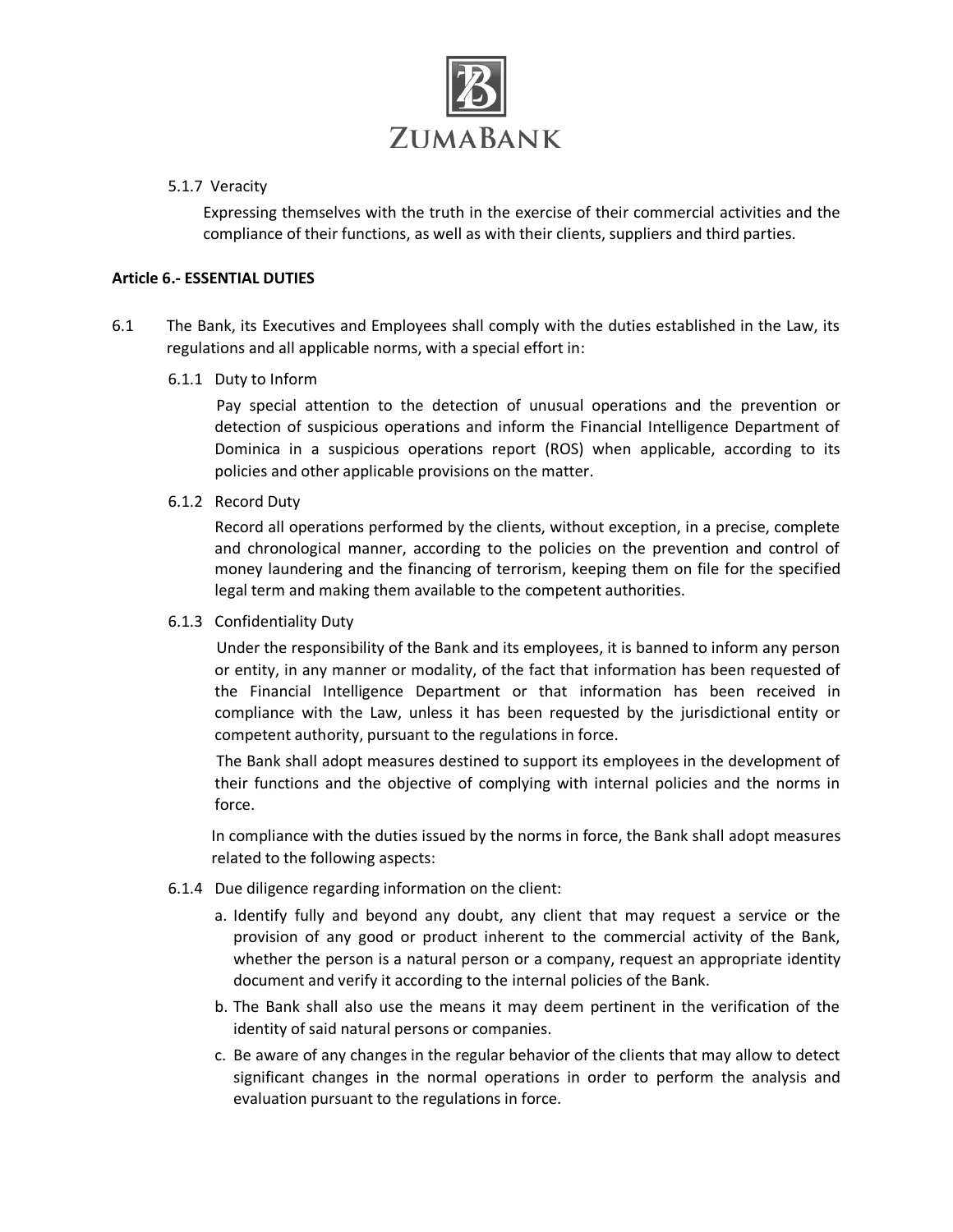

- d. Identify the end beneficiary and adopt reasonable measures to verify his identity, in order to be certain of the identity of said end beneficiary. As for companies, determine the natural persons who, in the end, have the control through the property, or the person or company who holds the control through other means. Only in the event that it has been impossible to identify a natural person, shall the person who exercises the functions of direction and/or management be considered.
- e. In the event that, as a result of the aforementioned actions, an operation is identified as suspect, the corresponding report shall be issued to the Financial Intelligence Department.
- 6.1.5 On knowledge of the employee
	- a. Insure that the employees have a high level of integrity.
	- b. Collect information on personal, work and patrimonial background of the worker consisting of his/her personal information, which shall be updated in order to guarantee the transparency of the information supplied. The information shall be updated as needed and shall be available to external authorities or auditors.
- 6.1.6 On preventive policies in terms of money laundering and the financing of terrorism
	- a. Designate a Compliance Official who has the requisites necessary to occupy this position.
	- b. Identify warning signs and typologies of money laundering and the financing of terrorism and spread them among the employees, keeping them informed and aware of the risks that a permissive behavior may pose for the Bank.
	- c. Train employees at least once a year in the matter of prevention and control of money laundering and the financing of terrorism.
	- d. Be familiar with the legal framework in force regarding the prevention of money laundering and the financing of terrorism, and spread current updates among the employees.